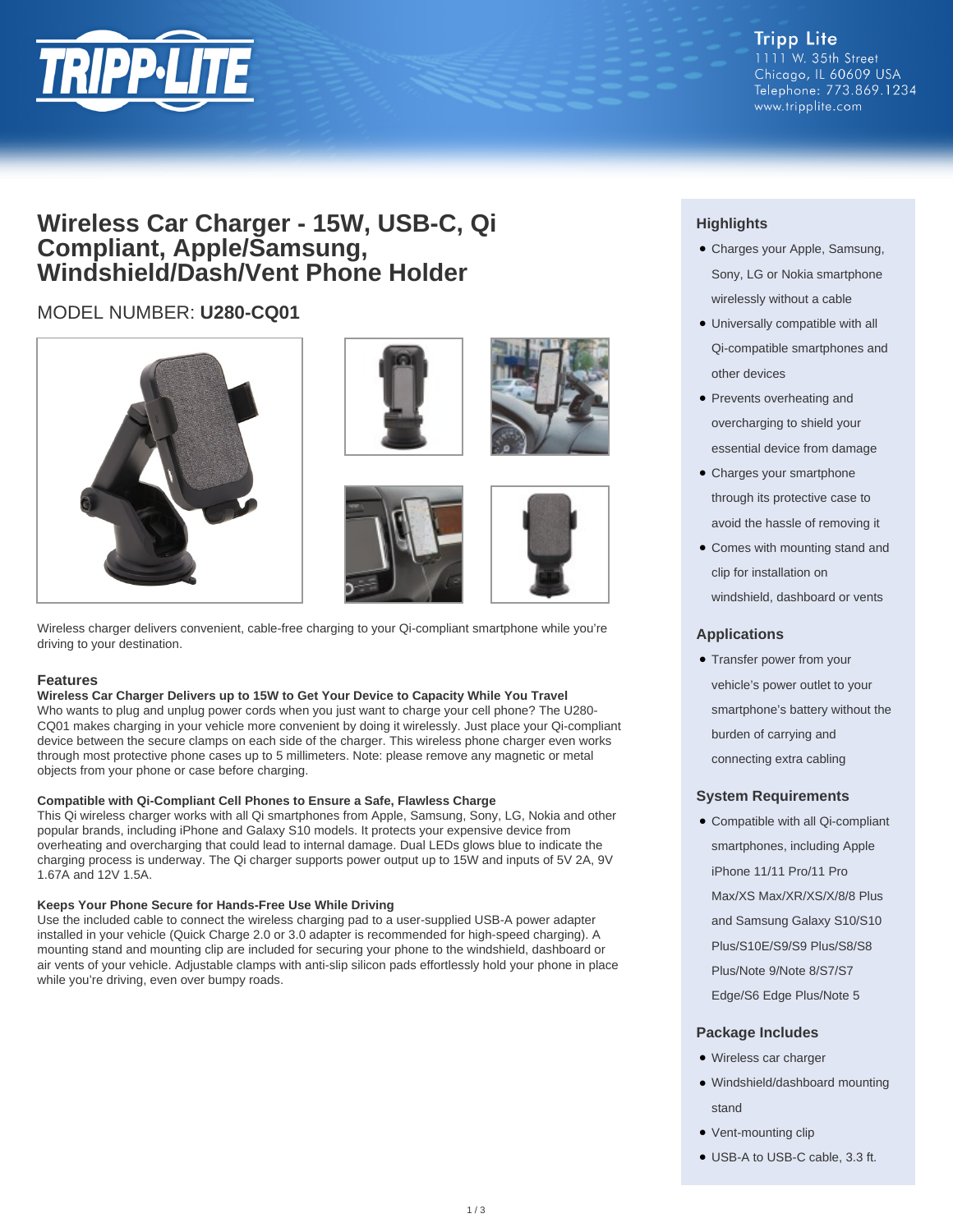

• Owner's manual

# **Specifications**

| <b>OVERVIEW</b>                              |                             |
|----------------------------------------------|-----------------------------|
| <b>UPC Code</b>                              | 037332250582                |
| Over Current Protection                      | Y                           |
| <b>INPUT</b>                                 |                             |
| Input Connection Type                        | USB Type-C                  |
| Voltage Compatibility (VDC)                  | $5-12V$                     |
| Input Current                                | $1.5 - 2A$                  |
| Product Length (in.)                         | 4.764                       |
| Product Length (cm.)                         | 12.1                        |
| Product Length (ft.)                         | 0.397                       |
| Product Length (m.)                          | 0.121                       |
| <b>OUTPUT</b>                                |                             |
| Charging Ports / Amps                        | 2A                          |
| <b>Output Capacity</b>                       | 5W/7.5W/10W/15W             |
| Charging Method                              | Wireless                    |
| <b>USER INTERFACE, ALERTS &amp; CONTROLS</b> |                             |
| <b>LED</b> Indicators                        | Power Connection (Blue)     |
| <b>PHYSICAL</b>                              |                             |
| Color                                        | <b>Black</b>                |
| Material of Construction                     | $ABS + PC$                  |
| Unit Dimensions (hwd / cm)                   | 7.35 x 12.1 x 5.2           |
| Unit Dimensions (hwd / in.)                  | 2.894 x 4.764 x 2.047       |
| Unit Packaging Type                          | Box                         |
| <b>ENVIRONMENTAL</b>                         |                             |
| <b>Operating Temperature Range</b>           | $0 - 40 °C (32 - 104 °F)$   |
| Storage Temperature Range                    | $-10 - 50$ °C (14 - 122 °F) |
| <b>Relative Humidity</b>                     | 10% - 80%, NON-CONDENSING   |